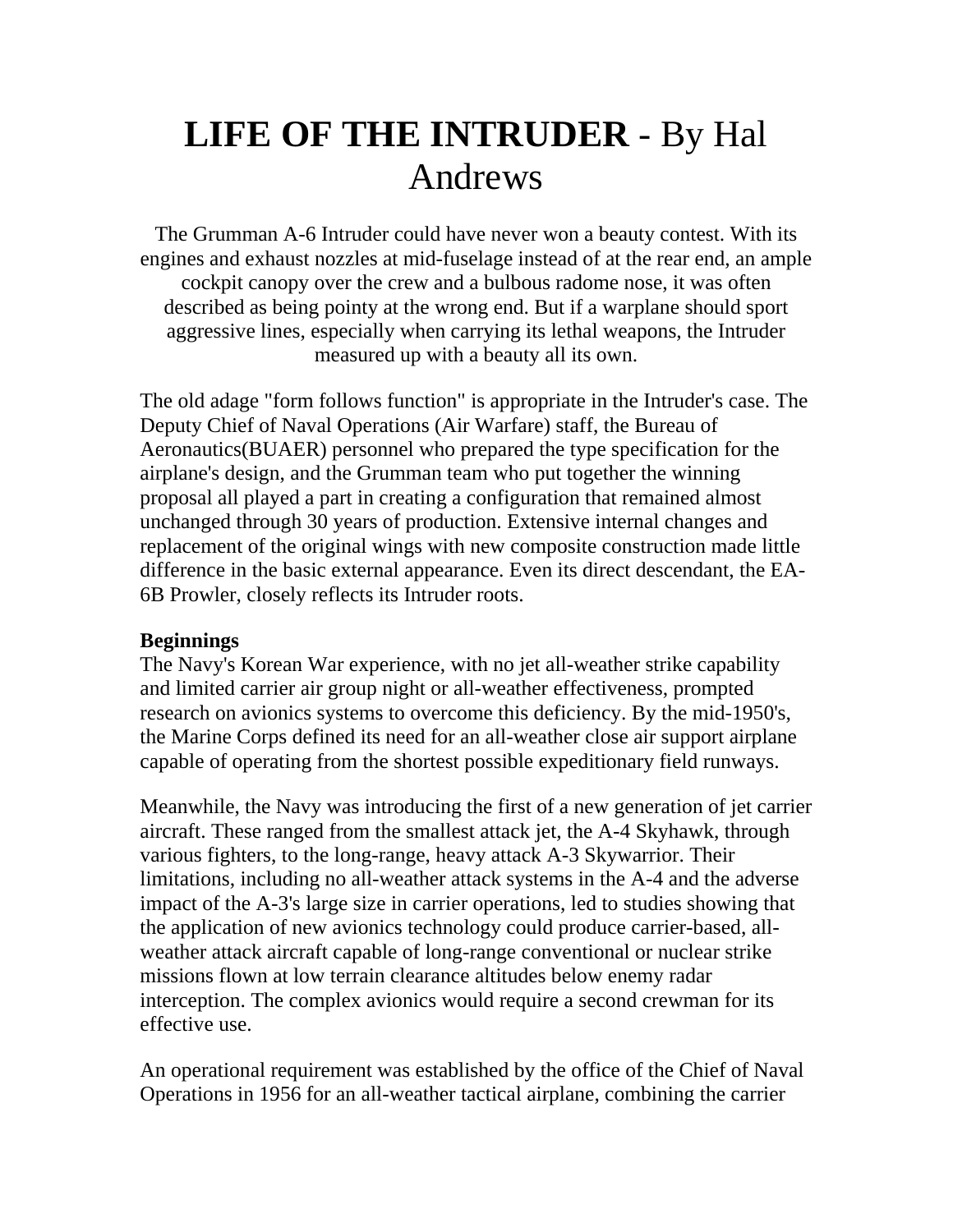attack mission with the Marine's close-support, short-field capability. Early in 1957, BUAER set forth the demanding mission and operating performance requirements, along with appropriate current design features, such as ejection seats for the aircrew. Typically, various system components and equipment, such as the engines, would be Navy procured and furnished and the proposed contract would require the winning contractor to be responsible for the totally integrated "weapon system." Eight companies submitted 11 designs, ranging from turboprop-powered designs to a supersonic jet and a vertical/short takeoff



and landing airplane.

[Grumman's proposal was](http://www.geocities.com/Pentagon/Bunker/7316/tiltexhaust.jpg)  [selected in December of 1957,](http://www.geocities.com/Pentagon/Bunker/7316/tiltexhaust.jpg)  [with contract go-ahead for the](http://www.geocities.com/Pentagon/Bunker/7316/tiltexhaust.jpg)  [now designated A2F-1 early in](http://www.geocities.com/Pentagon/Bunker/7316/tiltexhaust.jpg)  [1958. A unique feature of](http://www.geocities.com/Pentagon/Bunker/7316/tiltexhaust.jpg)  [Grumman's design that played](http://www.geocities.com/Pentagon/Bunker/7316/tiltexhaust.jpg)  [a role in its selection was](http://www.geocities.com/Pentagon/Bunker/7316/tiltexhaust.jpg) 

[angled down 23 degrees for short-field or carrier takeoffs and landings w](http://www.geocities.com/Pentagon/Bunker/7316/tiltexhaust.jpg)ithout [tilting exhaust nozzles on the mid-fuselage J52 engines. These exhaust outlets](http://www.geocities.com/Pentagon/Bunker/7316/tiltexhaust.jpg)  [producing undesirable pitching moments.](http://www.geocities.com/Pentagon/Bunker/7316/tiltexhaust.jpg) 

Initial design and wind tunnel testing led to the mockup inspection in September 1958. Many changes in design details would follow, but the overall airframe configuration was well established. Development and construction of initial aircraft was contracted in April 1959. The first aircraft (BuNo 147864) was rolled out in early 1960 and after ground testing at Bethpage, N.Y., was transported to Calverton, N.Y., for its first flight in April.

As flight testing proceeded, various changes were made. The tilting exhaust nozzles didn't give enough improvement to justify their weight, complexity and cost and were eventually replaced with straight tail pipes. The vertical tail shape was changed to correct predicted marginal spin recovery characteristics, and the horizontal stabilizer was revised to a slab which was moved aft to correct a hinge moment problem without redesigning the fuselage attachment components. The speed brakes were perforated to reduce buffeting and supplemented with wing tip brakes for adequate dive-bombing effectiveness. Later, the familiar fixed centerline in-flight refueling probe in front of the windshield was added.

While airframe characteristics, including those of the new nose gear tow catapulting system, were worked out, the new avionics systems were a different story. Not only were there difficulties with individual components, but the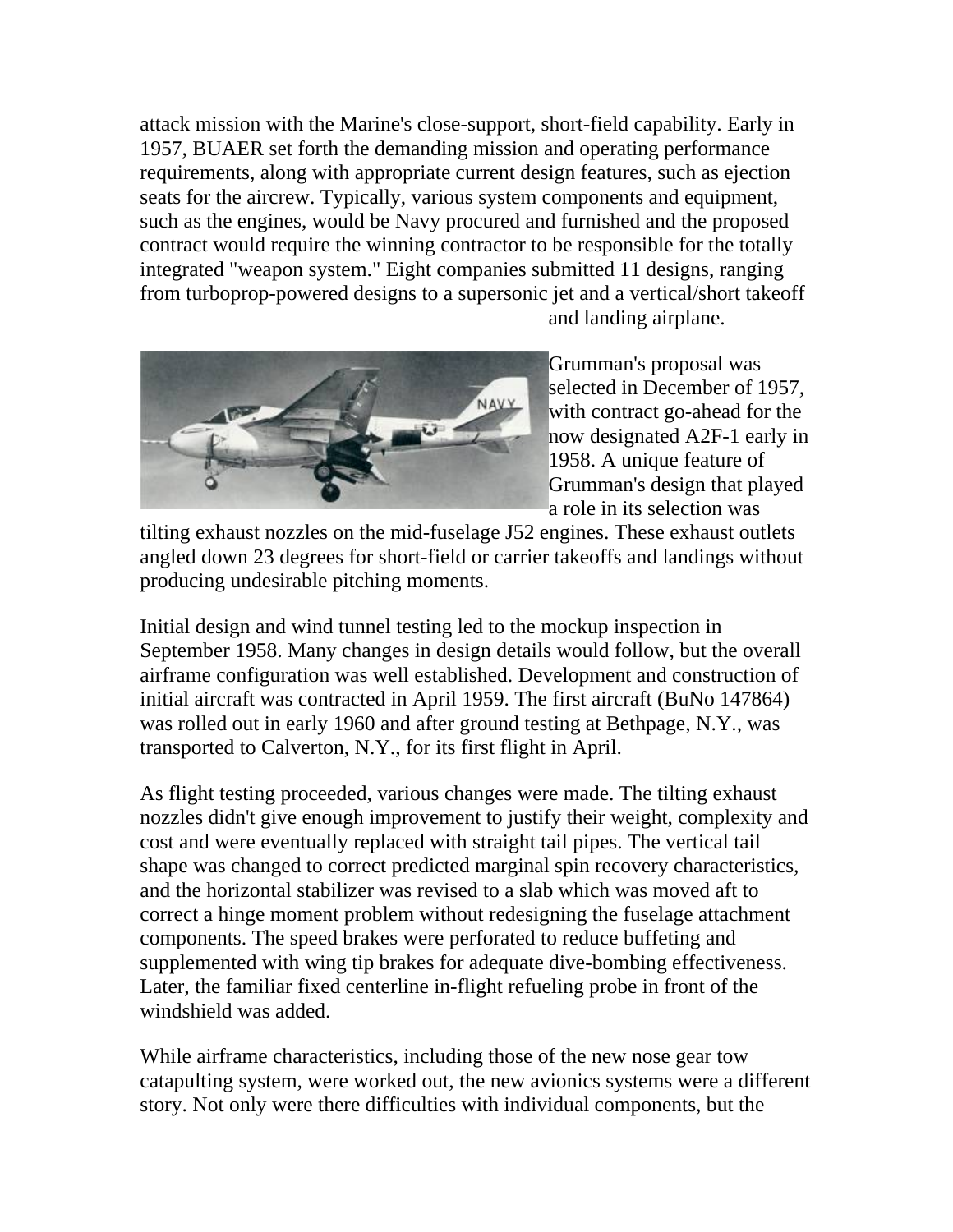Digital Integrated Attack and Navigation Electronics(DIANE) system was almost unworkable and the unreliability of the components was multiplied in the full system. A combined Grumman-Navy effort to redesign components gradually brought hope of a system capable of use for normal flight and led to solutions for its attack mode problems. Meanwhile, the A2F-1 became the A-6A in 1962 designations.

By early 1963, it was possible to initiate avionics Board of Inspection and Survey trials and at the same time to deliver airplanes for replacement training to Attack Squadron 42 at NAS Oceana, VA. The initial airplanes did not have fully operational avionics, but were adequate to start instructor pilot training. Initial day carrier qualifications were conducted on USS Forrestal (CV-59) in July. Full system airplanes began to arrive soon after and full training for both pilots and bombardier navigators began. While avionics systems reliability and maintenance continued to be a major concern, the first A-6 fleet squadron, VA-75, started its training.

## **Off to War**

Soon after VA-75 completed its training with VA-42, the events of August 1964 in the Tonkin Gulf led to the country's direct military involvement in the Vietnamese War. By spring 1965, preparations to take the new A-6's to war had progressed to the point where VA-75 deployed with Carrier Air Wing 17 on USS Independence(CVA-61) in May, flying its first missions against North Vietnamese targets in July.

The A-6's initial combat record was anything but auspicious; the Intruder suffered problems typical of a new combat aircraft entering operational use and combat simultaneously. Premature explosion of bombs soon after release accounted for the first, and some subsequent, combat losses. This and the unreliability and excessive maintenance of the complex integrated avionics systems on which its all-weather bomber capability depended were tackled head on. The first was solved by fusing and wiring changes and by adding multiple ejector racks on the five store stations. The second was more pervasive and was a continuing problem. These technical aspects led to indecision on operational mission assignments: whether to assign A-6 missions based on large bomb-carrying capability or on all-weather capabilities.

Over the next several years, as subsequent A-6 squadrons rotated through Seventh Fleet duty, both the technical and operational problems reached resolution. Changes were made to various DIANE components, and successful missions in monsoon season weather dispelled planning for follow-on models with reduced avionics systems capabilities. With less emphasis on close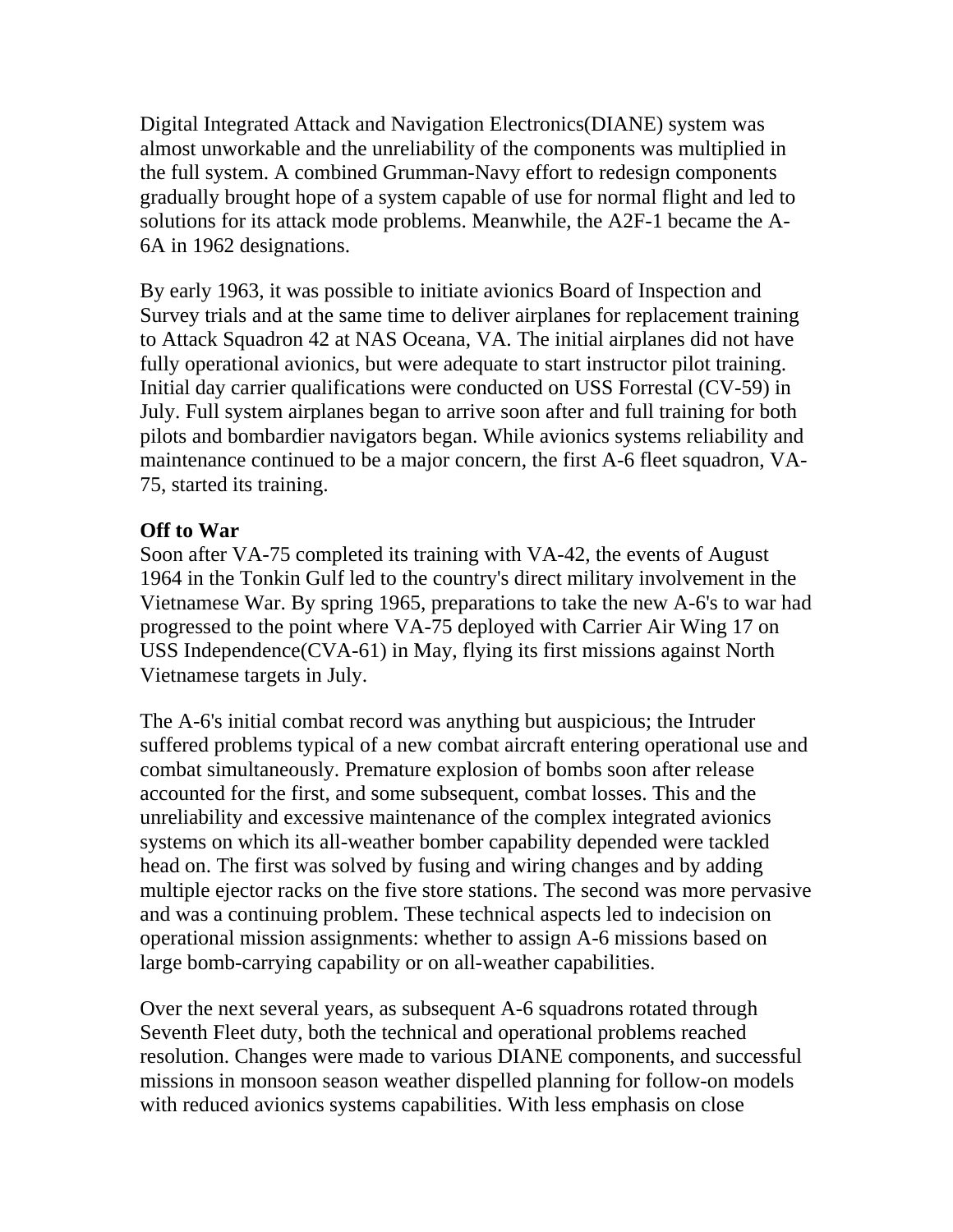support dive-bombing, the fuselage dive brakes were disabled and locked closed, finally being replaced in production by plain skin.

An electronic warfare EA-6A version was developed for the Marines; 28 were converted from A-6As. In combat, they operated from both shore bases and carriers. A fuselage extension forward of the cockpit and an upper fin antenna fairing housed the "electronic Intruder's" countermeasures systems. Fuselage speed brakes were retained to allow wing tip antennas.

Minh Trail, were built in smaller numbers-Other special-purpose versions, with systems optimized for surface-to-air missile site attacks with standard antiradiation missiles and for around-theclock attacks against traffic on the Ho Chi 19 A-6Bs and 12 A-6Cs, respectively. These were integrated into regular A-6



and drogue system. The resulting KA-6Ds were also operationally integrated into A-6 squadrons in small numbers. squadrons. Interest in a tanker version led to 1970 conversions of early A-6s by removing avionics mission systems and installing a rear fuselage-mounted hose

both the search and track radar functions, and updated computers-resulted in a "new insides" model, the A-6E, though it arrived too late to see combat in Southeast Asia. To expedite transition to this greatly improved systems capability, A-6As were converted to A-6Es. As avionics digital technology moved rapidly forward, major replacement of DIANE components-including a single multimode radar that could perform

## **Anywhere, Anytime**

Production of new A-6Es and conversion of As to Es continued through the late 1970s. A-6Bs and Cs were phased into the E conversion line as capabilities continued to keep the A-6Es up to date. With development of the full Target Recognition and Attack Multi-sensor(TRAM) system using a small turret-TRAM turret under the radome and a ram air inlet on the port side of the upper fuselage for additional aft bay systems cooling were among the few external similar to those of their specialized systems became available. Changes mounted forward-looking infrared sensor, a full update package was established for production, resulting in the A-6E TRAM configuration. Its changes made to the Intruders. Internally, a new Carrier Airborne Inertial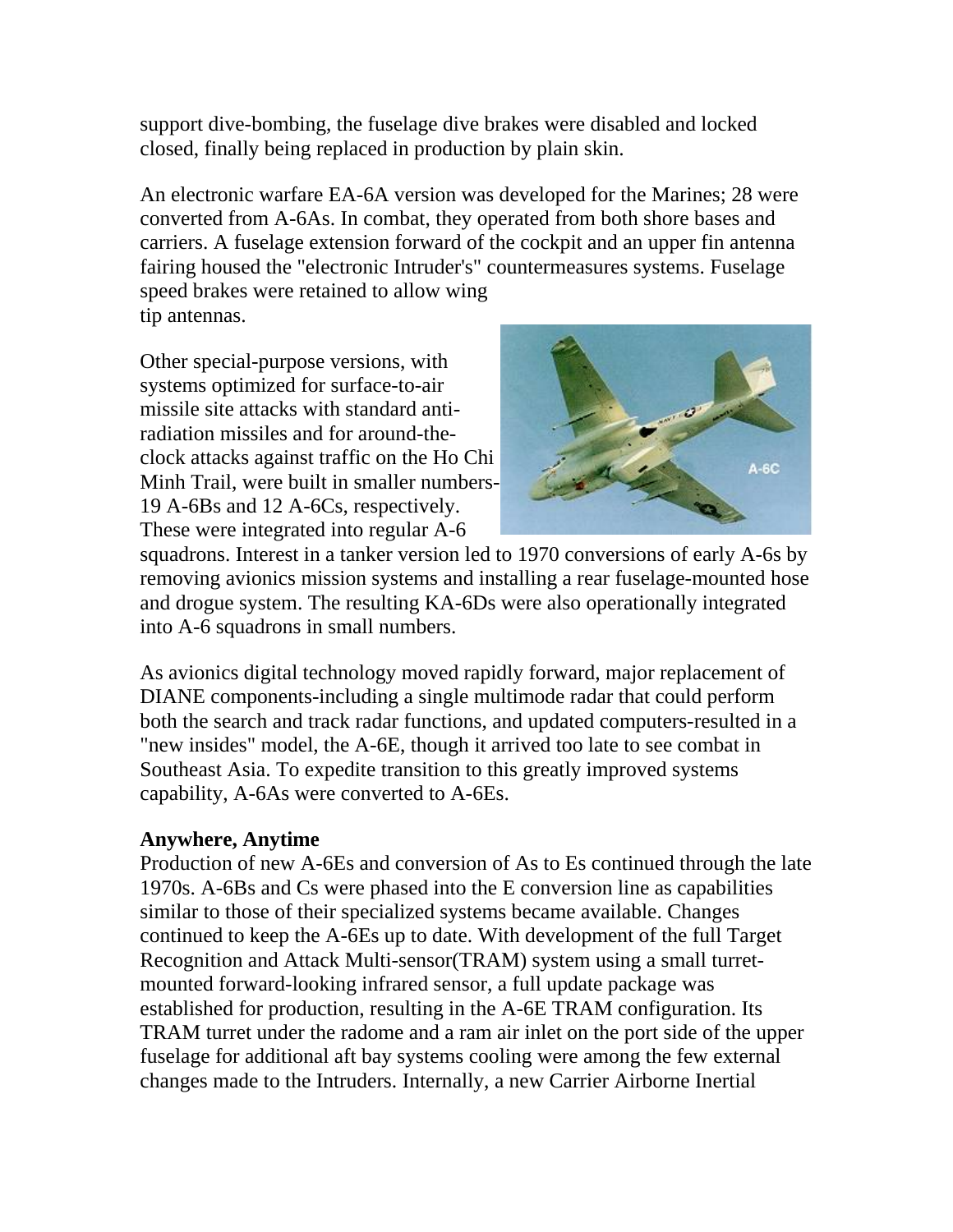Navigation System (CAINS) and new universal missile wiring and pylons were of equal importance to the TRAM in crew effectiveness and combat capability.

The major concern in the 1980s was the increasing problem of older A-6s using up their wing fatigue life. With the objective of extending the service life of the A-6Es, the Navy sought the construction of new, longer life wings, awarding the contract to Boeing for its proposed composite-construction wings.

At the same time, early studies leading toward a stealthy "advanced technology revolutionary radar system and new GE F404 engines. The engines would be the same as those in the F/A-18 Hornet, except without the afterburners. With attack" replacement for the A-6 suggested a significantly improved A-6 would be a useful interim development. A contract was signed with Grumman for five development A-6Fs in 1984. These would have the composite wings, a other changes to enhance survivability, the A-6F would mark a major improvement in the A-6's effectiveness.

The first A-6F flew in August of 1987, the second later that year. By the time the third flew in the summer of 1988, funding constraints ended the program, except for avionics testing as a possible future upgrade.

effectively against both Libyan and Iranian vessels and targets in 1986 and 1988, respectively. Intruders remained mainstays of the fleet, even as their Meanwhile, Intruders had seen further combat: over Lebanon in 1983 and more contemporaries, the F-4 Phantom and A-7 Corsair II, were being replaced by the F/A-18.



On 17 January 1991, Desert Shield became Desert Storm, and Intruder squadron aircrews were once again in combat. Loss of two Navy A-6s in the first day's action led to

the remaining nearly six weeks until the 27 February cease fire. KA-6Ds and A-6Es using buddy tanker stores were part of an extensive aerial refueling force. tactics revisions, and only one more A-6 was lost to enemy ground fire during Two shore-based Marine A-6 squadrons flew all-weather deep strike and later close air support missions without losses.

Just before Desert Storm, the A-12 program was canceled due to cost growth. The various efforts for an A-12 replacement failed to find an affordable